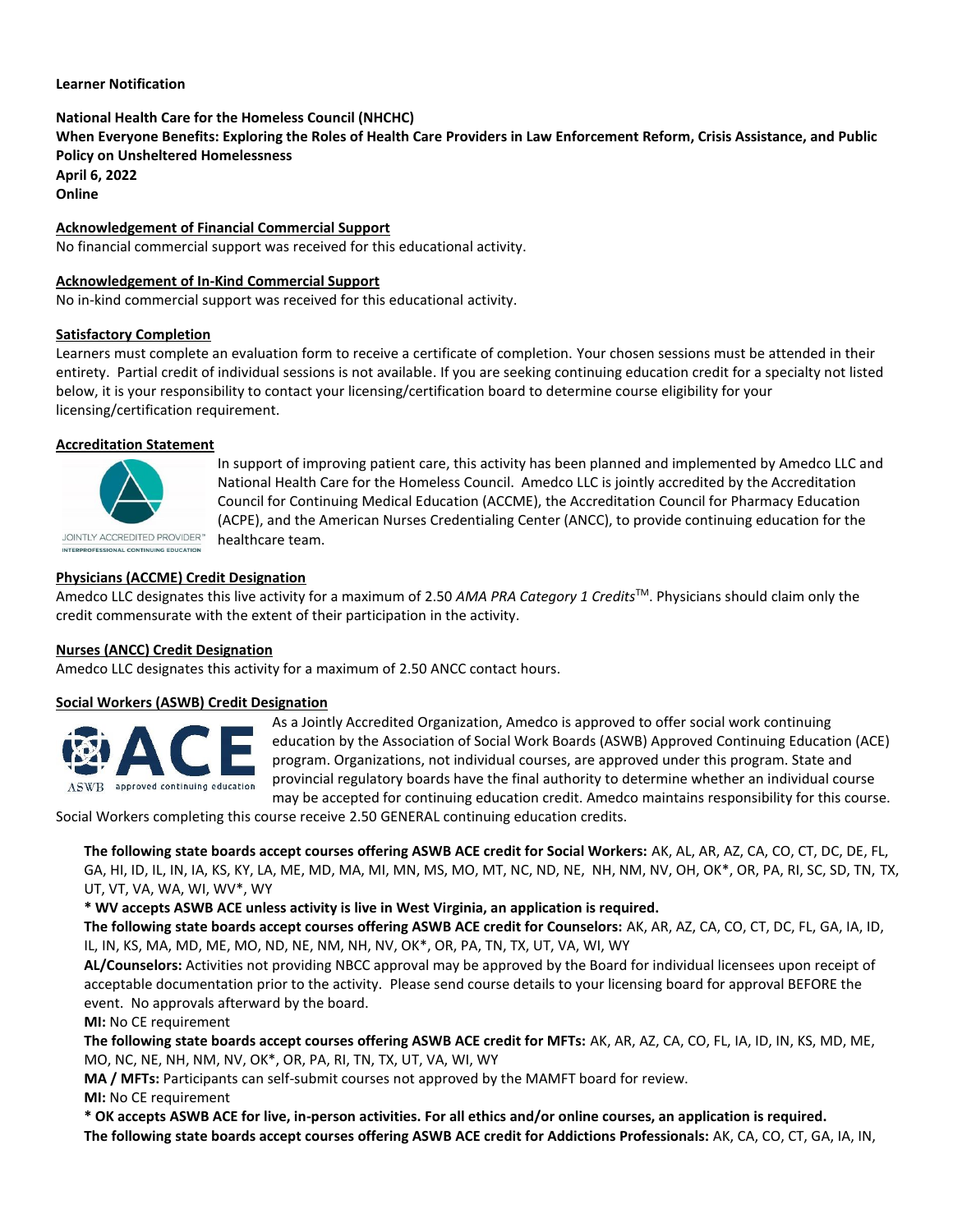## **New York Board for Social Workers (NY SW)**

Amedco SW CPE is recognized by the New York State Education Department's State Board for Social Work as an approved provider of continuing education for licensed social workers #0115. 2.50 hours.

## **Objectives - After Attending This Program You Should Be Able To**

- 1. Understand the criminalization of homelessness and how it relates to health care providers.
- 2. Describe non-police crisis assistance models.
- 3. Describe the most important aspects of street medicine partnerships with law enforcement.

## **Disclosure of Conflict of Interest**

The following table of disclosure information is provided to learners and contains the relevant financial relationships that each individual in a position to control the content disclosed to Amedco. All of these relationships were treated as a conflict of interest, and have been resolved. (C7 SCS 6.1--‐6.2, 6.5)

|  |  |  |  | All individuals in a position to control the content of CE are listed below. |
|--|--|--|--|------------------------------------------------------------------------------|
|--|--|--|--|------------------------------------------------------------------------------|

| <b>First Name</b> | <b>Last Name</b> | <b>Commercial Interest: Relationship</b> |  |
|-------------------|------------------|------------------------------------------|--|
| Jade              | Arellano         | <b>NA</b>                                |  |
| Tristia           | Bauman           | <b>NA</b>                                |  |
| Joseph            | Becerra          | <b>NA</b>                                |  |
| Roshan            | <b>Bliss</b>     | <b>NA</b>                                |  |
| Tom               | Coyne            | <b>NA</b>                                |  |
| David             | Deci             | <b>NA</b>                                |  |
| linda             | doyle            | <b>NA</b>                                |  |
| James             | Dunford          | <b>NA</b>                                |  |
| Michael           | Durham           | <b>NA</b>                                |  |
| Erika             | Endres           | <b>NA</b>                                |  |
| Marcos            | Estrada          | <b>NA</b>                                |  |
| Antonia           | Fasanelli        | <b>NA</b>                                |  |
| Corinne           | Feldman          | <b>NA</b>                                |  |
| <b>Brett</b>      | Feldman          | <b>NA</b>                                |  |
| Liz               | Frye             | <b>NA</b>                                |  |
| Jessie            | Gaeta            | <b>NA</b>                                |  |
| Jessie            | Gaeta            | <b>NA</b>                                |  |
| Meg               | Hamilton         | <b>NA</b>                                |  |
| Suzanne           | Jarvis           | <b>NA</b>                                |  |
| Doug              | Kirk             | <b>NA</b>                                |  |
| Daniel            | Palka            | <b>NA</b>                                |  |
| Tiffany           | Patton-Burnside  | <b>NA</b>                                |  |
| Melanie           | Racine           | <b>NA</b>                                |  |
| Chris             | Richardson       | <b>NA</b>                                |  |
| Gabriela          | Sevilla          | <b>NA</b>                                |  |
| Jo                | Shultz           | <b>NA</b>                                |  |
| Shannon           | Smith-Bernardin  | <b>NA</b>                                |  |
| Eric              | <b>Tars</b>      | <b>NA</b>                                |  |
| Matt              | Tye              | <b>NA</b>                                |  |
| Bobby             | Watts            | <b>NA</b>                                |  |
| Cecilia           | Willoughby       | <b>NA</b>                                |  |
| Jim               | Withers          | <b>NA</b>                                |  |